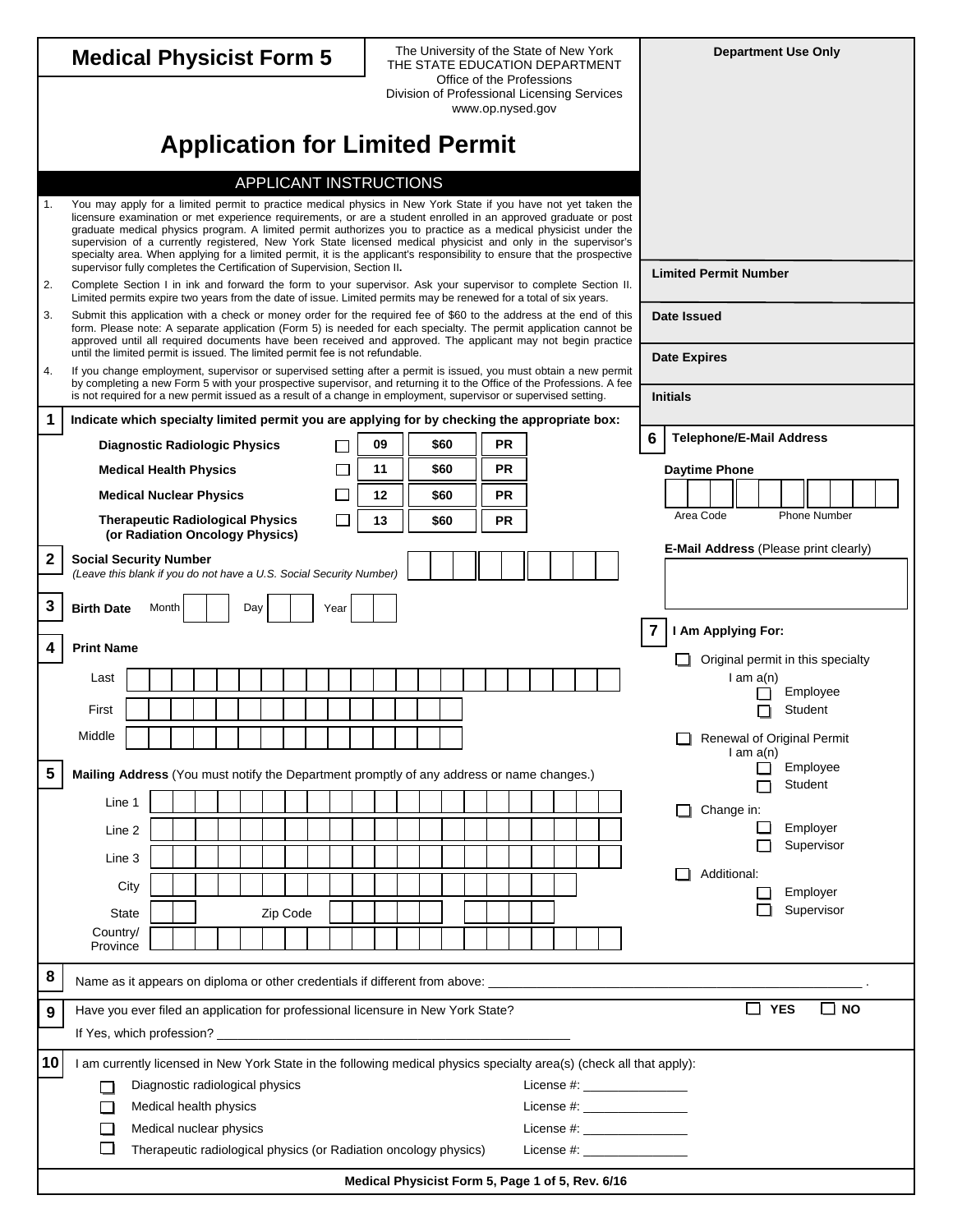| 11   | In the spaces below, give an accurate record of your educational preparation. Be sure to complete items A-D for each school. Please print. Attach additional sheets if necessary.                                                                                                                                                                |                                                                                                                                                                      |                      |              |                               |  |  |  |  |
|------|--------------------------------------------------------------------------------------------------------------------------------------------------------------------------------------------------------------------------------------------------------------------------------------------------------------------------------------------------|----------------------------------------------------------------------------------------------------------------------------------------------------------------------|----------------------|--------------|-------------------------------|--|--|--|--|
|      | A. NAME OF SCHOOLS ATTENDED AND LOCATIONS                                                                                                                                                                                                                                                                                                        | <b>B. NUMBER OF</b>                                                                                                                                                  | <b>C. ATTENDANCE</b> |              | <b>D. TITLE OF DIPLOMA OR</b> |  |  |  |  |
|      |                                                                                                                                                                                                                                                                                                                                                  | <b>YEARS</b><br><b>ATTENDED</b>                                                                                                                                      | <b>Entrance Date</b> | Leaving Date | <b>DEGREE OBTAINED*</b>       |  |  |  |  |
|      | <b>High School/Secondary School</b>                                                                                                                                                                                                                                                                                                              | *Note: If your professional school was located outside the U.S., and you have a copy<br>of your degree/diploma in the original language, attach a copy to this form. |                      |              |                               |  |  |  |  |
| City | School Name<br>State/Country                                                                                                                                                                                                                                                                                                                     |                                                                                                                                                                      | yr l<br>mo           | yr<br>$-mo$  |                               |  |  |  |  |
|      | <b>Preprofessional School(s)</b>                                                                                                                                                                                                                                                                                                                 |                                                                                                                                                                      |                      |              |                               |  |  |  |  |
|      | School Name                                                                                                                                                                                                                                                                                                                                      |                                                                                                                                                                      | mo<br>yr             | mo<br>yr     |                               |  |  |  |  |
| City | State/Country                                                                                                                                                                                                                                                                                                                                    |                                                                                                                                                                      |                      |              |                               |  |  |  |  |
|      | School Name                                                                                                                                                                                                                                                                                                                                      |                                                                                                                                                                      | mo<br>yr             | mo<br>yr     |                               |  |  |  |  |
| City | State/Country                                                                                                                                                                                                                                                                                                                                    |                                                                                                                                                                      |                      |              |                               |  |  |  |  |
|      | <b>Professional School(s)</b>                                                                                                                                                                                                                                                                                                                    |                                                                                                                                                                      |                      |              |                               |  |  |  |  |
|      | School Name                                                                                                                                                                                                                                                                                                                                      |                                                                                                                                                                      | yr<br>mo             | mo<br>yr     |                               |  |  |  |  |
| City | State/Country                                                                                                                                                                                                                                                                                                                                    |                                                                                                                                                                      |                      |              |                               |  |  |  |  |
|      | School Name                                                                                                                                                                                                                                                                                                                                      |                                                                                                                                                                      | mo<br>yr             | mo<br>yr     |                               |  |  |  |  |
| City | State/Country                                                                                                                                                                                                                                                                                                                                    |                                                                                                                                                                      |                      |              |                               |  |  |  |  |
| 12   | <b>STUDENT LOAN DISCLOSURE:</b>                                                                                                                                                                                                                                                                                                                  |                                                                                                                                                                      |                      |              |                               |  |  |  |  |
|      | The State Education Department is required* to ask these questions about any student loans made or guaranteed by the New York State Higher Education Services Corporation, and to forward any "yes"<br>responses to the New York State Higher Education Services Corporation. Your license application is not complete without this information. |                                                                                                                                                                      |                      |              |                               |  |  |  |  |
|      | Do you have any outstanding loans made or guaranteed by the New York<br>(a)<br>State Higher Education Services Corporation?                                                                                                                                                                                                                      | No                                                                                                                                                                   |                      |              |                               |  |  |  |  |
|      | (b) If you have such a loan(s), is any part in default?<br>Yes                                                                                                                                                                                                                                                                                   | No                                                                                                                                                                   |                      |              |                               |  |  |  |  |
|      | *New York State Education Law, Section 6501-a                                                                                                                                                                                                                                                                                                    |                                                                                                                                                                      |                      |              |                               |  |  |  |  |
|      | Medical Physicist Form 5, Page 2 of 5, Rev. 6/16                                                                                                                                                                                                                                                                                                 |                                                                                                                                                                      |                      |              |                               |  |  |  |  |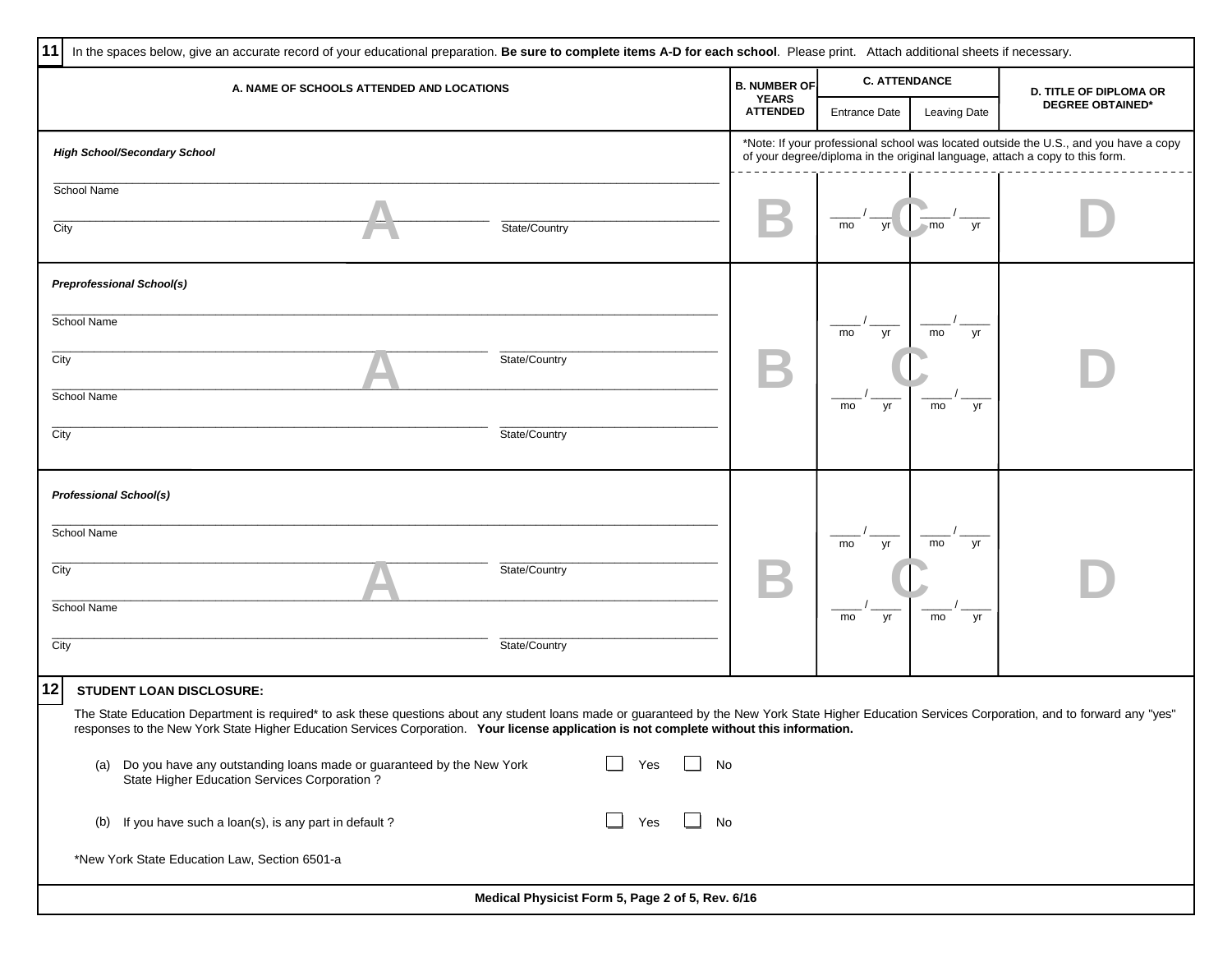| 13 | <b>CHILD SUPPORT OBLIGATION:</b>                                                                                                                                                                                                                                                                                                                                                                                                                                                                                                                                                                                                                                                                                                                                                                                                                                                                                                                                                                                                                                                                                                                                                                                                                                                                                                                                                                                                                                                                                                                                                                                                                                                                                                                                                                                                                                                                                                                                                                                                                                                                                                                                                                                                                                                                                                                                                                                                             |
|----|----------------------------------------------------------------------------------------------------------------------------------------------------------------------------------------------------------------------------------------------------------------------------------------------------------------------------------------------------------------------------------------------------------------------------------------------------------------------------------------------------------------------------------------------------------------------------------------------------------------------------------------------------------------------------------------------------------------------------------------------------------------------------------------------------------------------------------------------------------------------------------------------------------------------------------------------------------------------------------------------------------------------------------------------------------------------------------------------------------------------------------------------------------------------------------------------------------------------------------------------------------------------------------------------------------------------------------------------------------------------------------------------------------------------------------------------------------------------------------------------------------------------------------------------------------------------------------------------------------------------------------------------------------------------------------------------------------------------------------------------------------------------------------------------------------------------------------------------------------------------------------------------------------------------------------------------------------------------------------------------------------------------------------------------------------------------------------------------------------------------------------------------------------------------------------------------------------------------------------------------------------------------------------------------------------------------------------------------------------------------------------------------------------------------------------------------|
|    | Everyone applying for a professional license, permit, or registration, or any renewal thereof, must file a written statement that, as of the date of the filing,<br>she or he is, or is not, under an obligation to pay child support*. Individuals who are four months or more in arrears in child support or who have<br>failed to comply with a summons, subpoena or warrant relating to a paternity or child support proceeding may be subject to suspension of<br>their business, professional, drivers and/or recreational licenses and permits. The intentional submission of false written statements for the purpose<br>of frustrating or defeating the lawful enforcement of support obligations is punishable under section 175.35 of the Penal Law.                                                                                                                                                                                                                                                                                                                                                                                                                                                                                                                                                                                                                                                                                                                                                                                                                                                                                                                                                                                                                                                                                                                                                                                                                                                                                                                                                                                                                                                                                                                                                                                                                                                                              |
|    | You must complete this section before we can issue the credential for which you have applied. Individuals who are not in compliance with their obligation<br>to pay child support can be issued a credential for no more than six months in order to comply with their child support obligations.                                                                                                                                                                                                                                                                                                                                                                                                                                                                                                                                                                                                                                                                                                                                                                                                                                                                                                                                                                                                                                                                                                                                                                                                                                                                                                                                                                                                                                                                                                                                                                                                                                                                                                                                                                                                                                                                                                                                                                                                                                                                                                                                            |
|    | Check only A or B below. If you check B, you must check one of the five statements listed below it.                                                                                                                                                                                                                                                                                                                                                                                                                                                                                                                                                                                                                                                                                                                                                                                                                                                                                                                                                                                                                                                                                                                                                                                                                                                                                                                                                                                                                                                                                                                                                                                                                                                                                                                                                                                                                                                                                                                                                                                                                                                                                                                                                                                                                                                                                                                                          |
|    | Α<br>I am not under an obligation to pay child support                                                                                                                                                                                                                                                                                                                                                                                                                                                                                                                                                                                                                                                                                                                                                                                                                                                                                                                                                                                                                                                                                                                                                                                                                                                                                                                                                                                                                                                                                                                                                                                                                                                                                                                                                                                                                                                                                                                                                                                                                                                                                                                                                                                                                                                                                                                                                                                       |
|    | OR                                                                                                                                                                                                                                                                                                                                                                                                                                                                                                                                                                                                                                                                                                                                                                                                                                                                                                                                                                                                                                                                                                                                                                                                                                                                                                                                                                                                                                                                                                                                                                                                                                                                                                                                                                                                                                                                                                                                                                                                                                                                                                                                                                                                                                                                                                                                                                                                                                           |
|    | в<br>I am under an obligation to pay child support and (please check only one of the following)                                                                                                                                                                                                                                                                                                                                                                                                                                                                                                                                                                                                                                                                                                                                                                                                                                                                                                                                                                                                                                                                                                                                                                                                                                                                                                                                                                                                                                                                                                                                                                                                                                                                                                                                                                                                                                                                                                                                                                                                                                                                                                                                                                                                                                                                                                                                              |
|    | I am current and am not four months or more in arrears in the payment of child support: or,                                                                                                                                                                                                                                                                                                                                                                                                                                                                                                                                                                                                                                                                                                                                                                                                                                                                                                                                                                                                                                                                                                                                                                                                                                                                                                                                                                                                                                                                                                                                                                                                                                                                                                                                                                                                                                                                                                                                                                                                                                                                                                                                                                                                                                                                                                                                                  |
|    | am making payments by income execution or by court agreed payment plan or by a plan agreed to by the parties; or,                                                                                                                                                                                                                                                                                                                                                                                                                                                                                                                                                                                                                                                                                                                                                                                                                                                                                                                                                                                                                                                                                                                                                                                                                                                                                                                                                                                                                                                                                                                                                                                                                                                                                                                                                                                                                                                                                                                                                                                                                                                                                                                                                                                                                                                                                                                            |
|    | The child support obligation is the subject of a pending court proceeding; or,                                                                                                                                                                                                                                                                                                                                                                                                                                                                                                                                                                                                                                                                                                                                                                                                                                                                                                                                                                                                                                                                                                                                                                                                                                                                                                                                                                                                                                                                                                                                                                                                                                                                                                                                                                                                                                                                                                                                                                                                                                                                                                                                                                                                                                                                                                                                                               |
|    | am receiving public assistance or supplemental security income; or,                                                                                                                                                                                                                                                                                                                                                                                                                                                                                                                                                                                                                                                                                                                                                                                                                                                                                                                                                                                                                                                                                                                                                                                                                                                                                                                                                                                                                                                                                                                                                                                                                                                                                                                                                                                                                                                                                                                                                                                                                                                                                                                                                                                                                                                                                                                                                                          |
|    | None of the above four statements apply.                                                                                                                                                                                                                                                                                                                                                                                                                                                                                                                                                                                                                                                                                                                                                                                                                                                                                                                                                                                                                                                                                                                                                                                                                                                                                                                                                                                                                                                                                                                                                                                                                                                                                                                                                                                                                                                                                                                                                                                                                                                                                                                                                                                                                                                                                                                                                                                                     |
|    | * New York State General Obligations Law, section 3-503.                                                                                                                                                                                                                                                                                                                                                                                                                                                                                                                                                                                                                                                                                                                                                                                                                                                                                                                                                                                                                                                                                                                                                                                                                                                                                                                                                                                                                                                                                                                                                                                                                                                                                                                                                                                                                                                                                                                                                                                                                                                                                                                                                                                                                                                                                                                                                                                     |
| 14 | <b>CITIZENSHIP/IMMIGRATION STATUS:</b><br>Federal law and the Regulations of the Commissioner of Education (8 NYCRR §59.4) limit the issuance of professional licenses, registrations<br>and limited permits to United States citizens or qualified aliens. To comply with Federal law and Commissioner's regulation, you must complete<br>this section of this form and check the appropriate box below which indicates your citizenship/immigration status.<br>I am:<br>$\Box$ A.<br>A United States citizen or National.<br>$\Box$ B.<br>An alien lawfully admitted for permanent residence in the United States.<br>$\square$ C.<br>An alien granted asylum under Section 208 of the Immigration and Nationality Act.<br>$\square$ D.<br>A refugee granted asylum under Section 207 of the Immigration and Nationality Act.<br>$\square$ E.<br>An alien paroled into the United States under Section 212 (d)(5) of the Immigration and Nationality Act for a period of at least 1 year.<br>$\Box$ F.<br>An alien whose deportation is being withheld under Section 241 (b)(3) of the Immigration and Nationality Act.<br>An alien granted conditional entry pursuant to Section 203 (a)(7) of the Immigration and Nationality Act as in effect prior to April 1980.<br>$\Box$ G.<br>∐Н.<br>Non Immigrant (Temporarily in U.S.) Please list Visa type or immigration status or attach a copy of your passport if you are not required to<br>have a Visa to enter the United States: Next and the States of the March 2011<br>I am an alien not unlawfully present in the United States pursuant to the Deferred Action for Childhood Arrivals (DACA) relief or similar<br>$\square$ I.<br>I do not reside in the United States.<br>$\square$ J.<br>If you checked any of the boxes from B-I, enter your alien registration number or control number issued by the United States Citizenship and<br>Immigration Services (USCIS):<br>USCIS number: <u>with a series of the series of the series of the series of the series of the series of the series of the series of the series of the series of the series of the series of the series of the series of the seri</u><br>QUESTIONS ABOUT YOUR IMMIGRATION STATUS AND WHETHER OR NOT IT IS A QUALIFYING STATUS UNDER FEDERAL LAW SHOULD<br>BE DIRECTED TO THE U.S. CITIZENSHIP AND IMMIGRATION SERVICES (USCIS) BY CALLING 1-800-375-5283, OR VISIT THEIR WEB SITE<br>AT WWW.USCIS.GOV. |
| 15 |                                                                                                                                                                                                                                                                                                                                                                                                                                                                                                                                                                                                                                                                                                                                                                                                                                                                                                                                                                                                                                                                                                                                                                                                                                                                                                                                                                                                                                                                                                                                                                                                                                                                                                                                                                                                                                                                                                                                                                                                                                                                                                                                                                                                                                                                                                                                                                                                                                              |
|    | <b>GENDER AND ETHNICITY: (This item is optional.)</b><br>Information on gender and ethnicity is sought solely to allow the Education Department to collect and analyze data concerning diversity in the licensed<br>professions. The ethnic and gender data you provide will be used only for statistical, research, and program evaluation purposes. It will not be<br>released to the public. This information has absolutely no bearing on your qualification for licensure.                                                                                                                                                                                                                                                                                                                                                                                                                                                                                                                                                                                                                                                                                                                                                                                                                                                                                                                                                                                                                                                                                                                                                                                                                                                                                                                                                                                                                                                                                                                                                                                                                                                                                                                                                                                                                                                                                                                                                              |
|    | GENDER:<br>Male<br>Female                                                                                                                                                                                                                                                                                                                                                                                                                                                                                                                                                                                                                                                                                                                                                                                                                                                                                                                                                                                                                                                                                                                                                                                                                                                                                                                                                                                                                                                                                                                                                                                                                                                                                                                                                                                                                                                                                                                                                                                                                                                                                                                                                                                                                                                                                                                                                                                                                    |
|    | ETHNICITY:<br>White (not Hispanic)<br>Black (not Hispanic)<br>Asian<br>Hispanic<br>Native American                                                                                                                                                                                                                                                                                                                                                                                                                                                                                                                                                                                                                                                                                                                                                                                                                                                                                                                                                                                                                                                                                                                                                                                                                                                                                                                                                                                                                                                                                                                                                                                                                                                                                                                                                                                                                                                                                                                                                                                                                                                                                                                                                                                                                                                                                                                                           |

|  |  | Medical Physicist Form 5, Page 3 of 5, Rev. 6/16 |
|--|--|--------------------------------------------------|
|  |  |                                                  |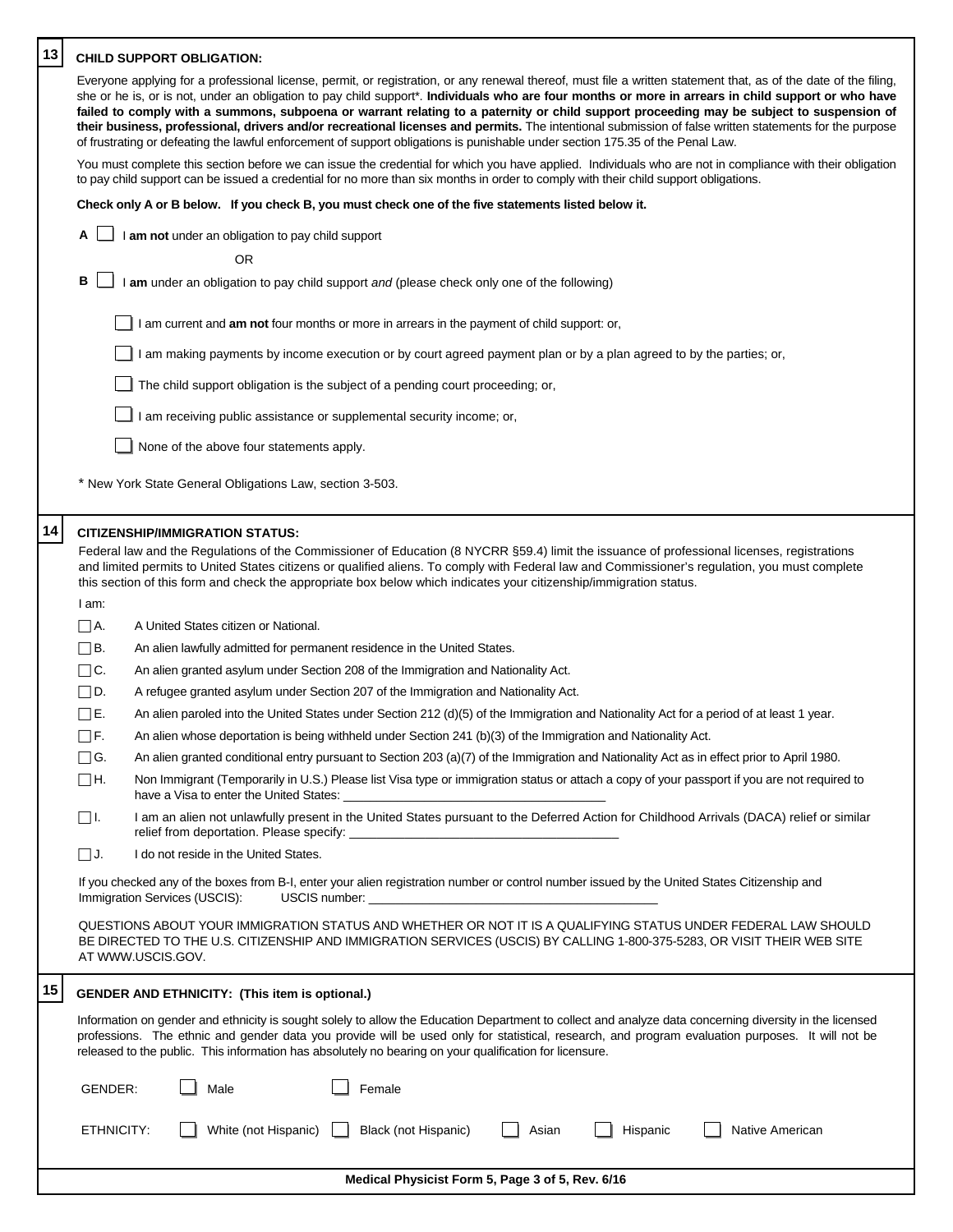| 16 | <b>EDUCATION PROGRAM REVIEW</b>                                                                                                                                                                                                                                                                                                                                                                                                         |
|----|-----------------------------------------------------------------------------------------------------------------------------------------------------------------------------------------------------------------------------------------------------------------------------------------------------------------------------------------------------------------------------------------------------------------------------------------|
|    | I give permission to the New York State Education Department to release my examination results to my professional school<br>for the confidential purposes of program review and institution research and planning. I may rescind this authority at any<br>time by notifying the Division of Professional Licensing Services in writing.                                                                                                 |
|    | $\Box$ Yes                                                                                                                                                                                                                                                                                                                                                                                                                              |
|    | $\Box$ No                                                                                                                                                                                                                                                                                                                                                                                                                               |
|    | Please initial: <u>______________</u>                                                                                                                                                                                                                                                                                                                                                                                                   |
|    | <b>AFFIDAVIT WITH ACKNOWLEDGMENT</b> (Notarization required.)                                                                                                                                                                                                                                                                                                                                                                           |
|    | <b>APPLICANT</b>                                                                                                                                                                                                                                                                                                                                                                                                                        |
|    | I declare and affirm that the statements made in this application, including accompanying documents, are true, complete<br>and correct. I understand that any false or misleading information in, or in connection with, my application may be cause<br>for denial or loss of licensure and may result in criminal prosecution. This form must be signed and dated in the presence of<br>a Notary Public.                               |
|    |                                                                                                                                                                                                                                                                                                                                                                                                                                         |
|    | Date: $\frac{1}{M\text{onth}}$ / $\frac{1}{D\text{ay}}$                                                                                                                                                                                                                                                                                                                                                                                 |
|    | <b>NOTARY</b>                                                                                                                                                                                                                                                                                                                                                                                                                           |
|    | State of<br>______________County of __                                                                                                                                                                                                                                                                                                                                                                                                  |
|    | On the _______________ day of ____________________________ in the year _____________ before me, the above<br>signed,                                                                                                                                                                                                                                                                                                                    |
|    | personally appeared __________________________________, personally known to me or proved to me on the basis of satisfactory                                                                                                                                                                                                                                                                                                             |
|    | evidence to be the individual whose name is subscribed to this application and acknowledged to me that he/she executed                                                                                                                                                                                                                                                                                                                  |
|    | the application and swore that the statements made by him/her in the application and all supporting materials are true,                                                                                                                                                                                                                                                                                                                 |
|    | complete, and correct.                                                                                                                                                                                                                                                                                                                                                                                                                  |
|    |                                                                                                                                                                                                                                                                                                                                                                                                                                         |
|    | <b>Notary Stamp</b>                                                                                                                                                                                                                                                                                                                                                                                                                     |
|    | Expiration date: $\frac{M_{\text{on}}}{M_{\text{on}} + M_{\text{on}} + M_{\text{on}} + M_{\text{on}} + M_{\text{on}} + M_{\text{on}} + M_{\text{on}} + M_{\text{on}} + M_{\text{on}} + M_{\text{on}} + M_{\text{on}} + M_{\text{on}} + M_{\text{on}} + M_{\text{on}} + M_{\text{on}} + M_{\text{on}} + M_{\text{on}} + M_{\text{on}} + M_{\text{on}} + M_{\text{on}} + M_{\text{on}} + M_{\text{on}} + M_{\text{on}} + M_{\text{on}} +$ |
|    |                                                                                                                                                                                                                                                                                                                                                                                                                                         |
|    | Medical Physicist Form 5, Page 4 of 5, Rev. 6/16                                                                                                                                                                                                                                                                                                                                                                                        |